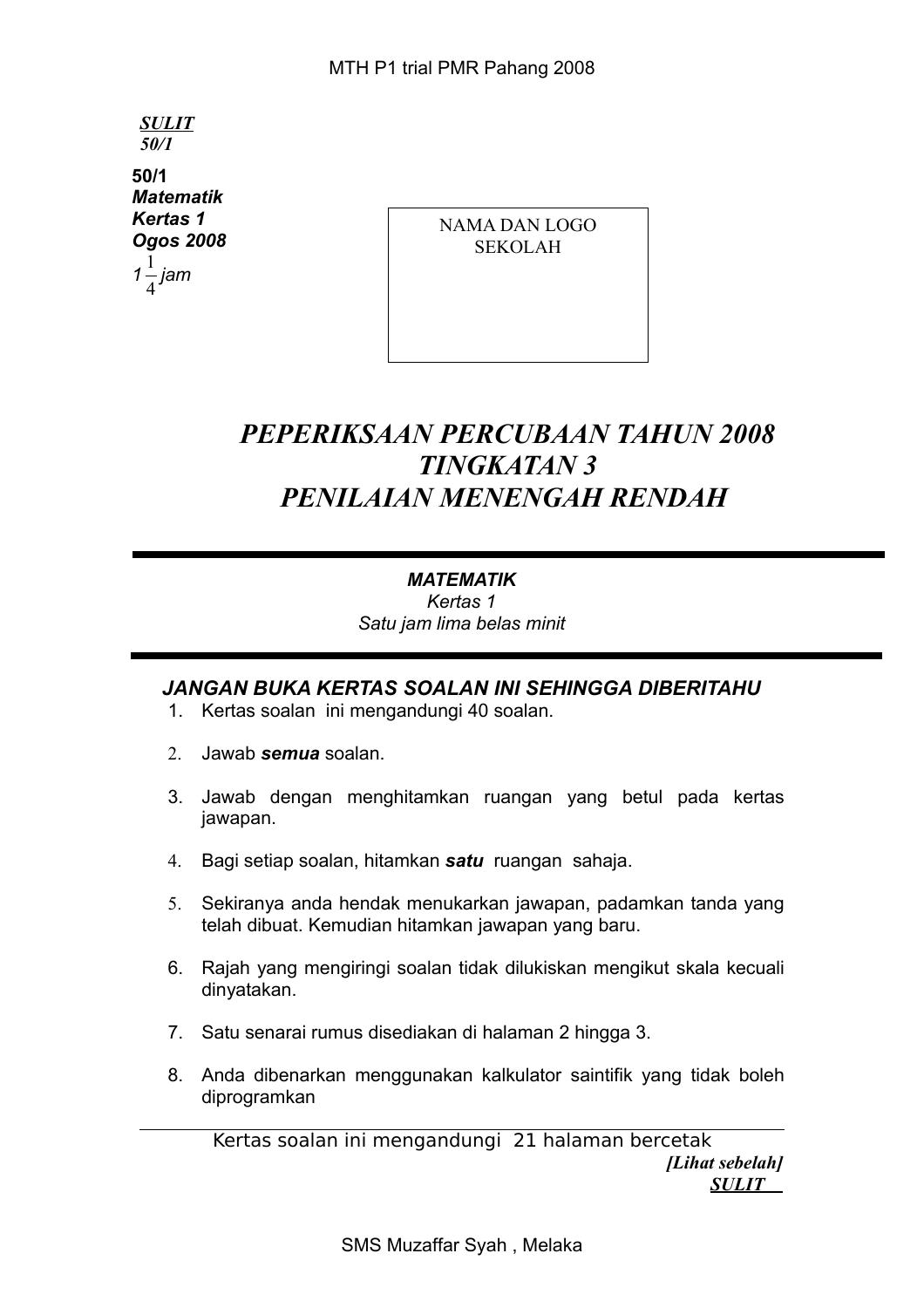The following formulae may be helpful in answering the questions. The symbols given are the ones commonly used.

**RELATIONS**

 $\overline{1}$ 

1.  $a^m \times a^n = a^{m+n}$ 2.  $a^m \div a^n = a^{m-n}$ 3.  $(a^m)^n = a^{mn}$ 4. Distance =  $\sqrt{(x_2 - x_1)^2 + (y_2 - y_1)^2}$ 2  $(x_2 - x_1)^2 + (y_2 - y_1)$ 5. Midpoint,  $(x, y) = \frac{x_1 + x_2}{2}, \frac{y_1 + y_2}{2}$  $\left(\frac{x_1 + x_2}{2}, \frac{y_1 + y_2}{2}\right)$ l  $=\left(\frac{x_1 + x_2}{2}, \frac{y_1 + y_2}{2}\right)$ 2 , 2  $(x, y) = \left(\frac{x_1 + x_2}{2}, \frac{y_1 + y_2}{2}\right)$ 6. Average speed  $=$   $$ distance travelled time taken Sum of data

$$
7. \qquad \text{Mean} = \frac{1}{\text{Number of data}}
$$

8. Pythagoras Theorem ; 
$$
c^2 = a^2 + b^2
$$

#### **SHAPE AND SPACE**

1. Area of rectangle = length  $x$  width

2. Area of triangle = 
$$
\frac{1}{2}
$$
 x base x height

3. Area of parallelogram = base x height

4. Area of trapezium = 
$$
\frac{1}{2}
$$
 x sum of parallel sides x height

- 5. Circumference of circle =  $\pi d = 2 \pi r$
- 6. Area of circle =  $\pi r^2$
- 7. Curved surface area of cylinder = *2* <sup>π</sup> *r h*
- 8. Surface area of sphere =  $4 \pi r^2$
- 9. Volume of right prism = cross sectional area x length
- 10. Volume of cuboid = length x width x height
- 11. Volume of cylinder =  $\pi r^2h$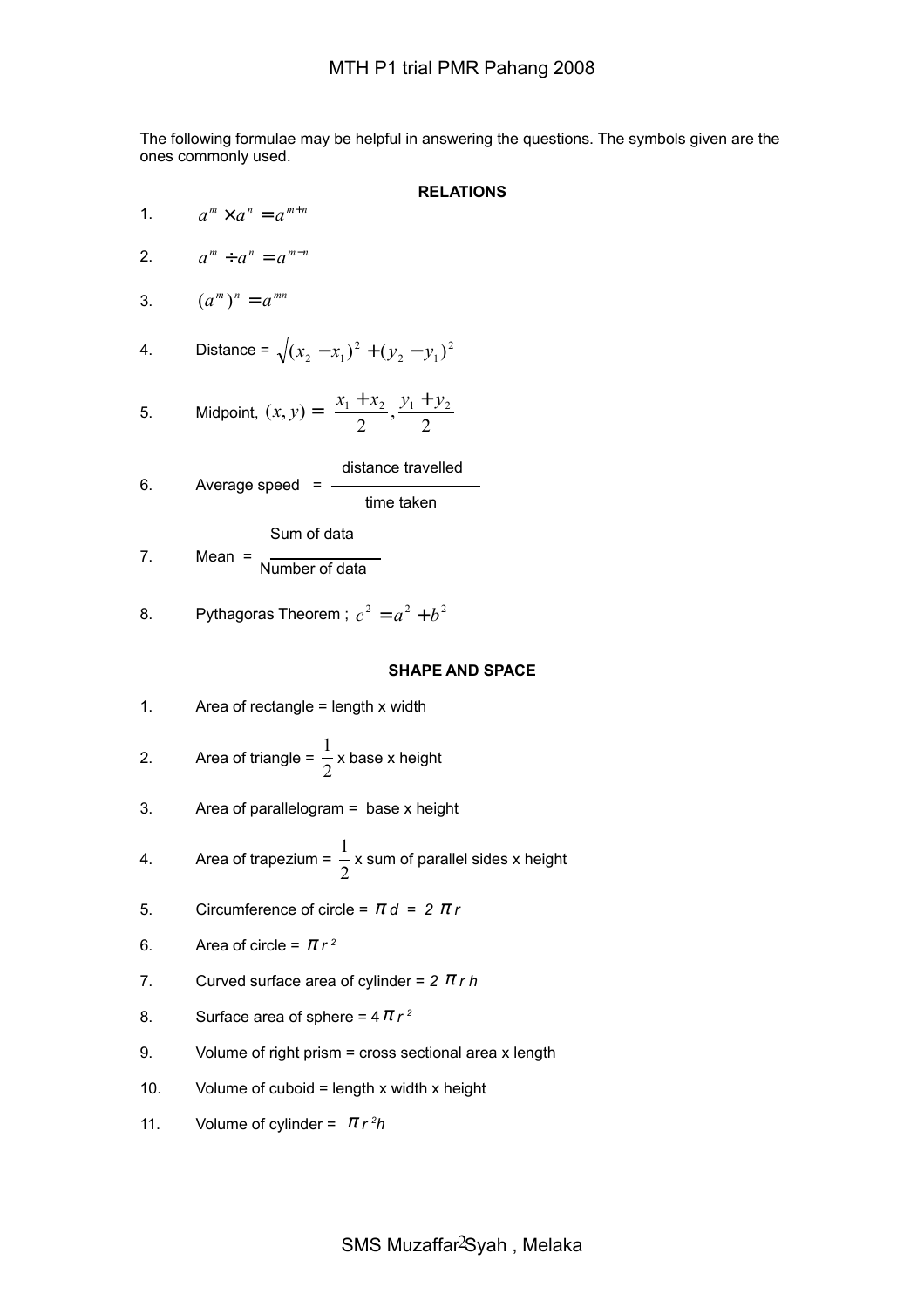12. Volume of cone = 
$$
\frac{1}{3} \pi r^2 h
$$

13. Volume of sphere = 
$$
\frac{4}{3} \pi r^3
$$
  
14. Volume of right pyramid =  $\frac{1}{3}$  x base area x height

15. Sum of interior angles of a polygon = 
$$
(n-2) \times 180^{\circ}
$$

| 16.                     | Arc length                | =             | Angle subtended at centre |
|-------------------------|---------------------------|---------------|---------------------------|
| Circumference of circle | $360^{\circ}$             |               |                           |
| Area of sector          | Angle subtended at centre |               |                           |
| 17.                     | Are of circle             | $360^{\circ}$ |                           |

18. Scale factor, 
$$
k = \frac{PA'}{PA}
$$

19. Area of image = 
$$
k^2
$$
 x area of object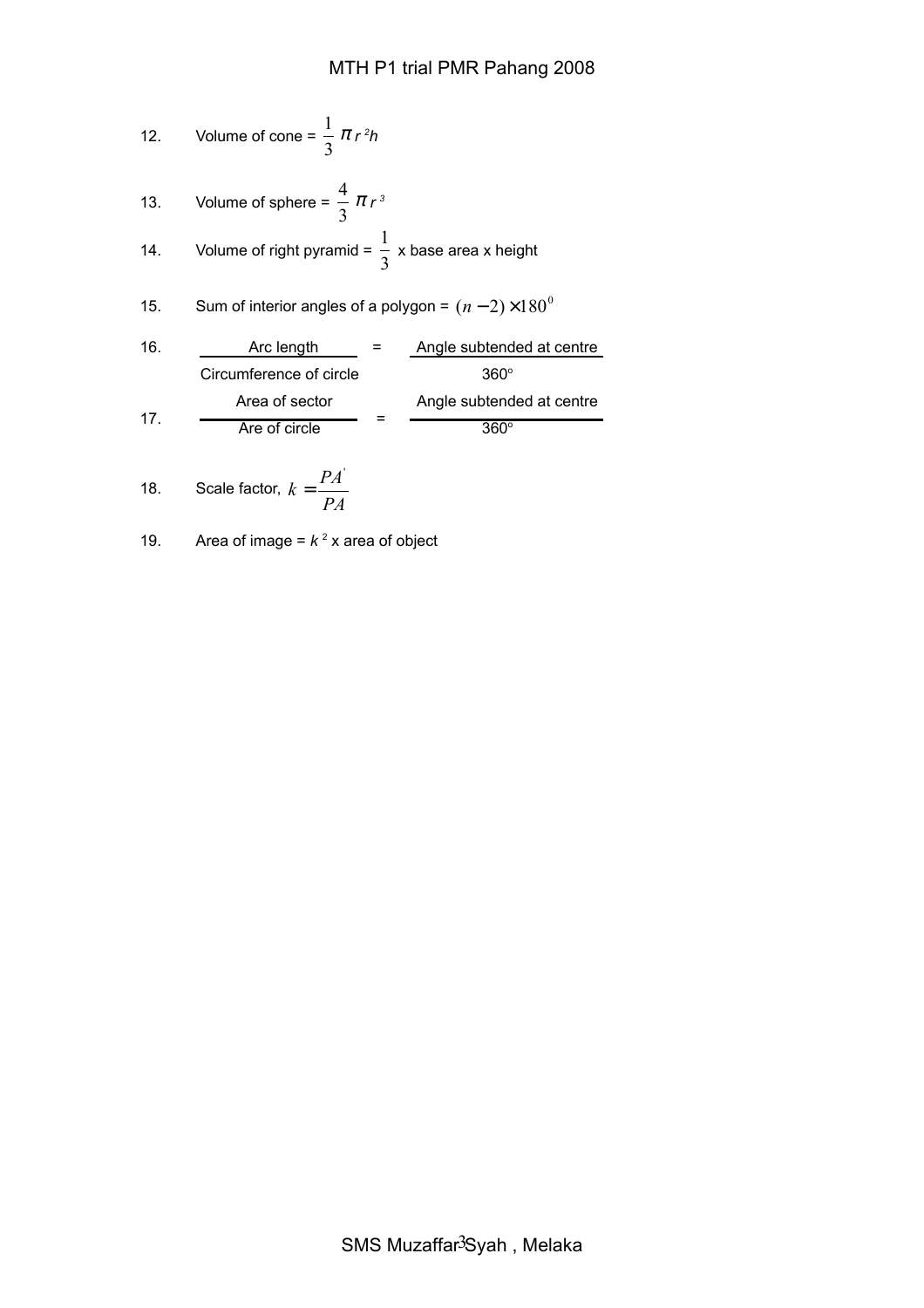## **Paper 1**

**Instruction**: *This question paper consists 40 questions. Answer all questions.Each question is following by four choices of answers A,B,C and D. For each question, choose one answer only.The diagram in the questions provided are not drawn to scale unless stated.*

1. A number which has 0 as its last digit is divisible by the following , **except**

*Suatu nombor yang mempunyai 0 sebagai digit terakhir, boleh dibahagi tepat dengan nombor yang berikut kecuali*

- A 2
- B 4
- C 5
- D 10
- 2. Which of the following diagrams represent 3 1 ?

*Yang manakah di antara berikut mewakili*  3 1 ?



- A I and II
- B I and III
- C II and III
- D I ll and III
- 3. How many prime numbers are there between 10 and 30? *Berapakah bilangan nombor perdana yang terdapat di antara 10 dan 30?* 
	- A 6
	- B 5
	- C 4
	- D 2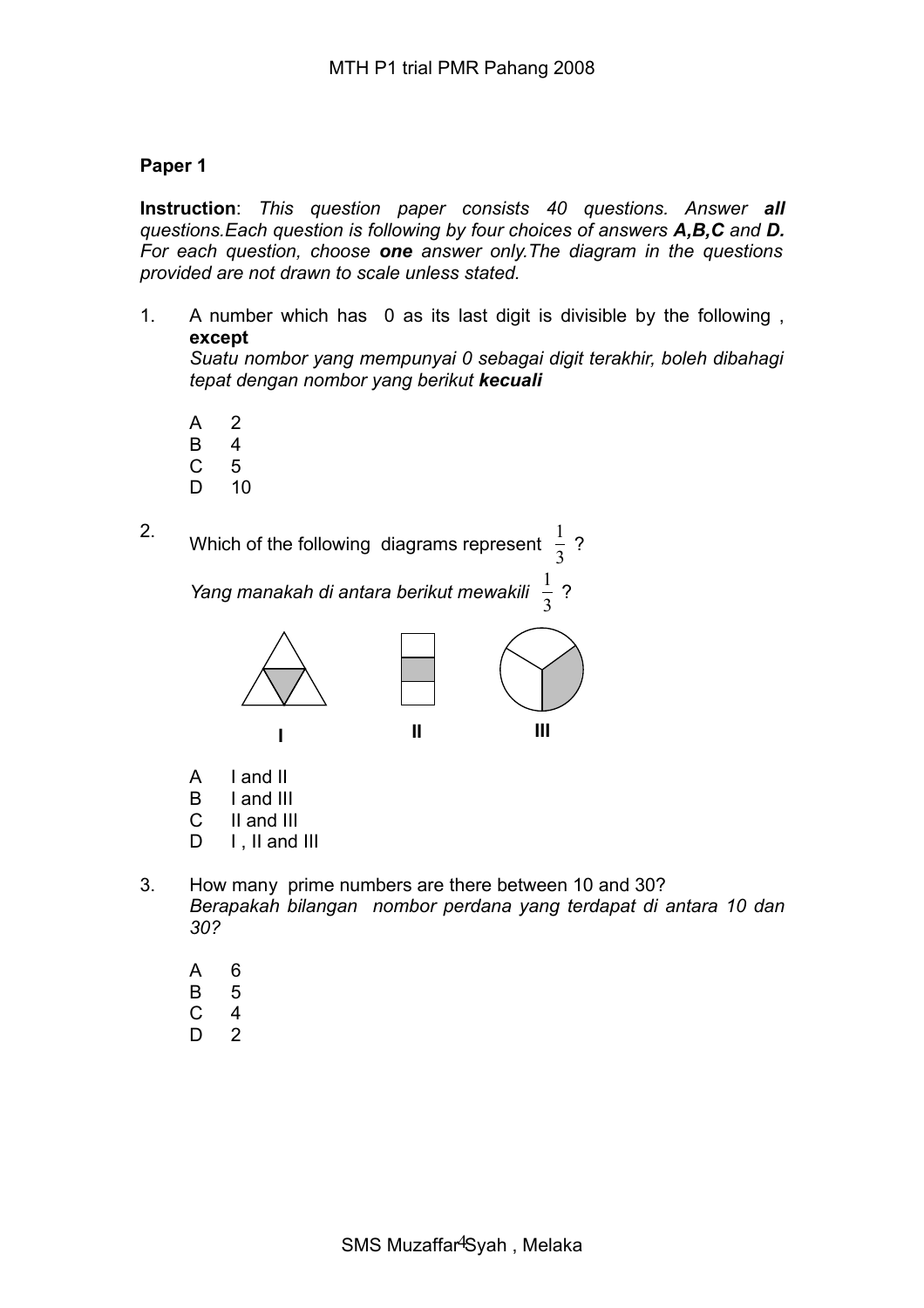- 4. Which of the following is **correct**? *Yang manakah di antara berikut adalah benar?*
	- A Odd numbers : 2 ,3, 5, 7, 9 *Nombor ganjil*
	- B Even numbers : 2, 4, 6, 8 *Nombor genap*
	- C Prime numbers : 1, 2, 3, 5, 7, 9
	- *Nombor perdana* D Multiples of 2 : 2, 4, 6, 8, 10, 13 *Gandaan 2*
- 5. In an examination, 72 out of 180 students failed . Calculate the percentage of the students who passed. *Di dalam satu peperiksaan , 72 daripada 180 pelajar telah gagal. Hitungkan peratus pelajar yang telah lulus.*
	- A 40%
	- B 50%
	- C 60%
	- D 70%
- 6. In Diagram 1, x is a reflex angle. *Di dalam Rajah 1, x adalah sudut reflek.*



 **Diagram 1**

What is the possible value of x? *Apakah nilai yang mungkin bagi x?*

- A 98º
- B 109º
- C 164º
- D 216º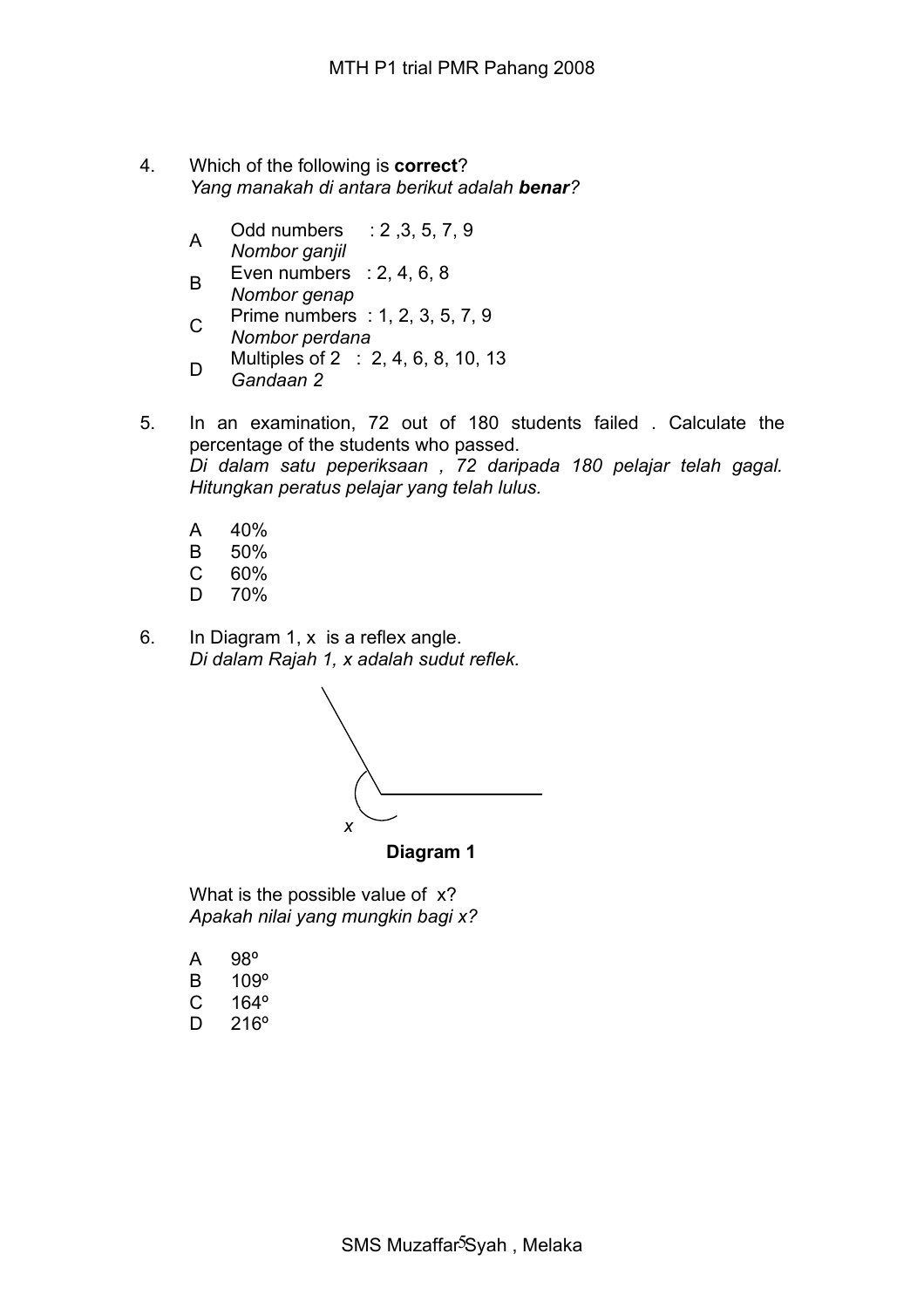- 7. Simplify 5*x* + 2*y* − 3*x* − *y Permudahkan* 5*x* + 2*y* − 3*x* − *y*
	- A  $8x + 3y$
	- B  $2x + y$
	- $C = 2x + 3y$
	- $D \t 2x + 2y$
- 8. Which of the following does not have a line of symmetry. *Yang manakah di antara berikut tidak mempunyai garis simetri*.

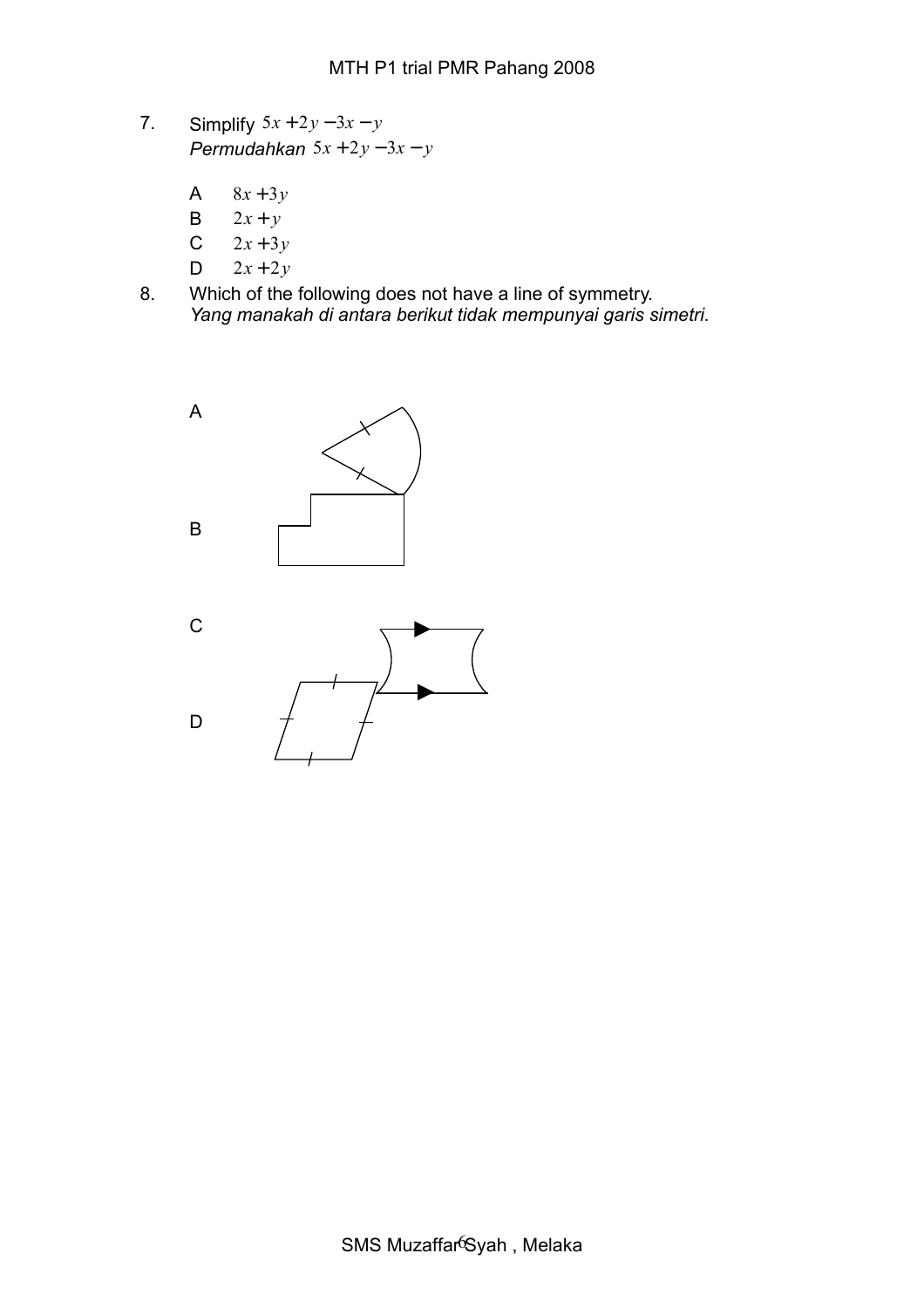9. Diagram 2 is a Cartesan plane. *Rajah 2 adalah satah Cartesan*.



If the scales used for x-axis and y-axis are 1:2 and 1:4 respectively, then the coordinates for point P are

*Jika skala yang digunakan untuk paksi-x dan paksi-y masing-masing adalah 1:2 dan 1:4, maka koordinat untuk P ialah* 

- A (3,4)  $\begin{matrix} B & (3,8) \\ C & (6,8) \end{matrix}$  $(6,8)$
- D (6, 16)
- 10. Simplify *s pq* 4 ÷ 2 *pr Permudahkan*

A 
$$
\frac{2rs}{q}
$$
  
B 
$$
\frac{pq+2}{4s+pr}
$$
  
C 
$$
\frac{q+2}{4s+r}
$$
  
D 
$$
\frac{q}{2rs}
$$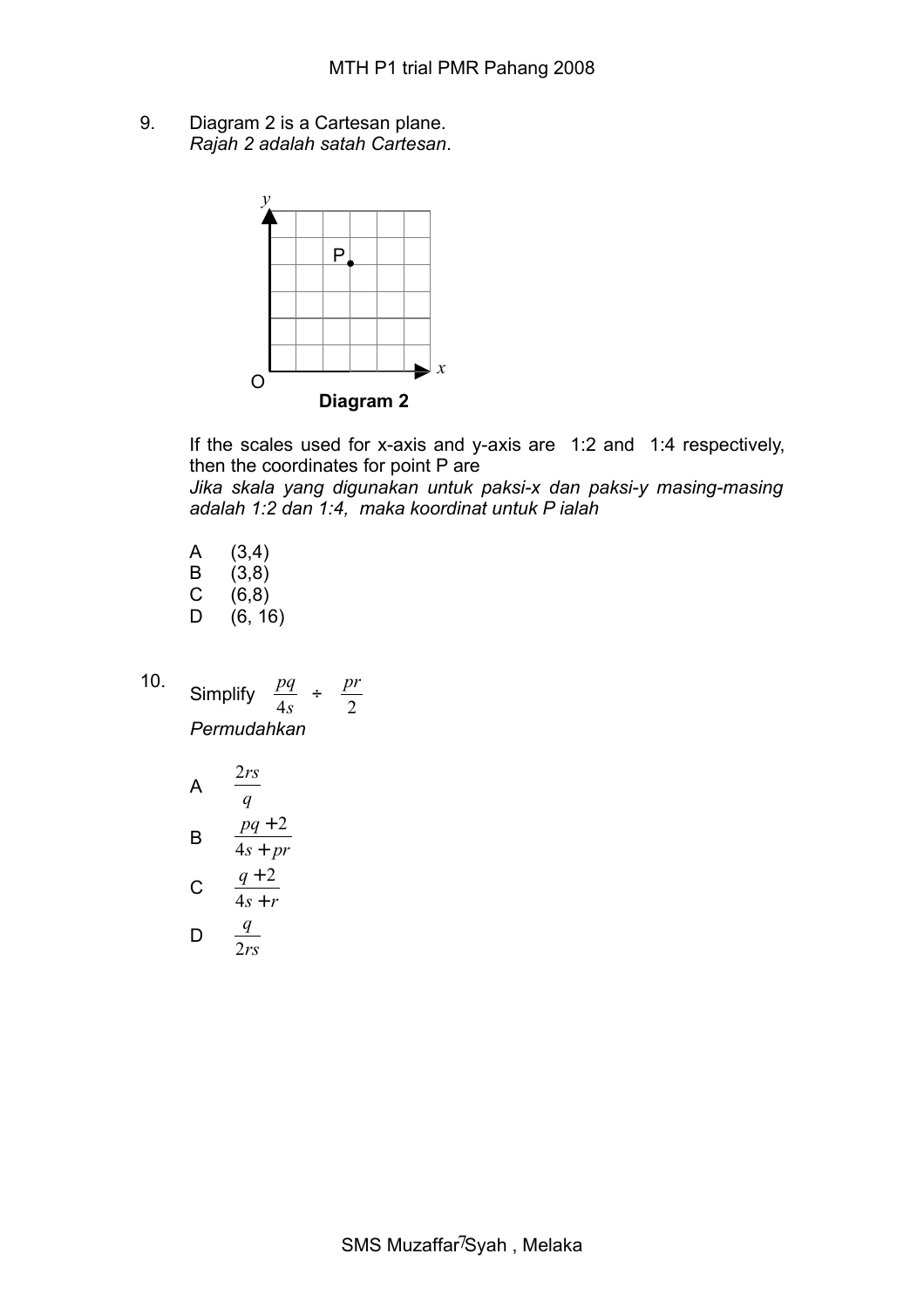11. Diagram 3 is drawn on a grid of equal squares with sides of 2 cm. *Rajah 3 dilukis pada grid segiempat sama bersisi 2 cm.*



#### **Diagram 3**

Find the perimeter of the shaded part, in cm. *Cari perimeter bagi kawasan yang berlorek dalam cm.*

- A 14 cm B 28 cm
- C 36 cm
- D 48 cm

12.

Ali started his journey at 9.00 a.m. He stopped for 4 3 hours for lunch. After that, Ali continued his journey and reached his destination at 3.05 p.m on the same day. How long was his journey? *Ali memulakan perjalanannya pada pukul 9.00 pagi. Dia berhenti selama* 4 3 *jam untuk makan tengahari. Selepas itu, Ali meneruskan perjalanan dan sampai ke destinasinya pada pukul 3.05 petang pada hari yang sama. Berapa lamakah tempoh perjalanan Ali?* 

- A 9 hours 45 minutes
- B 8 hours 15 minutes
- C 5 hours 20 minutes
- D 4 hours 50 minutes
- 13. Diagram 4 is drawn on square grids. Which of the polygons A, B, C and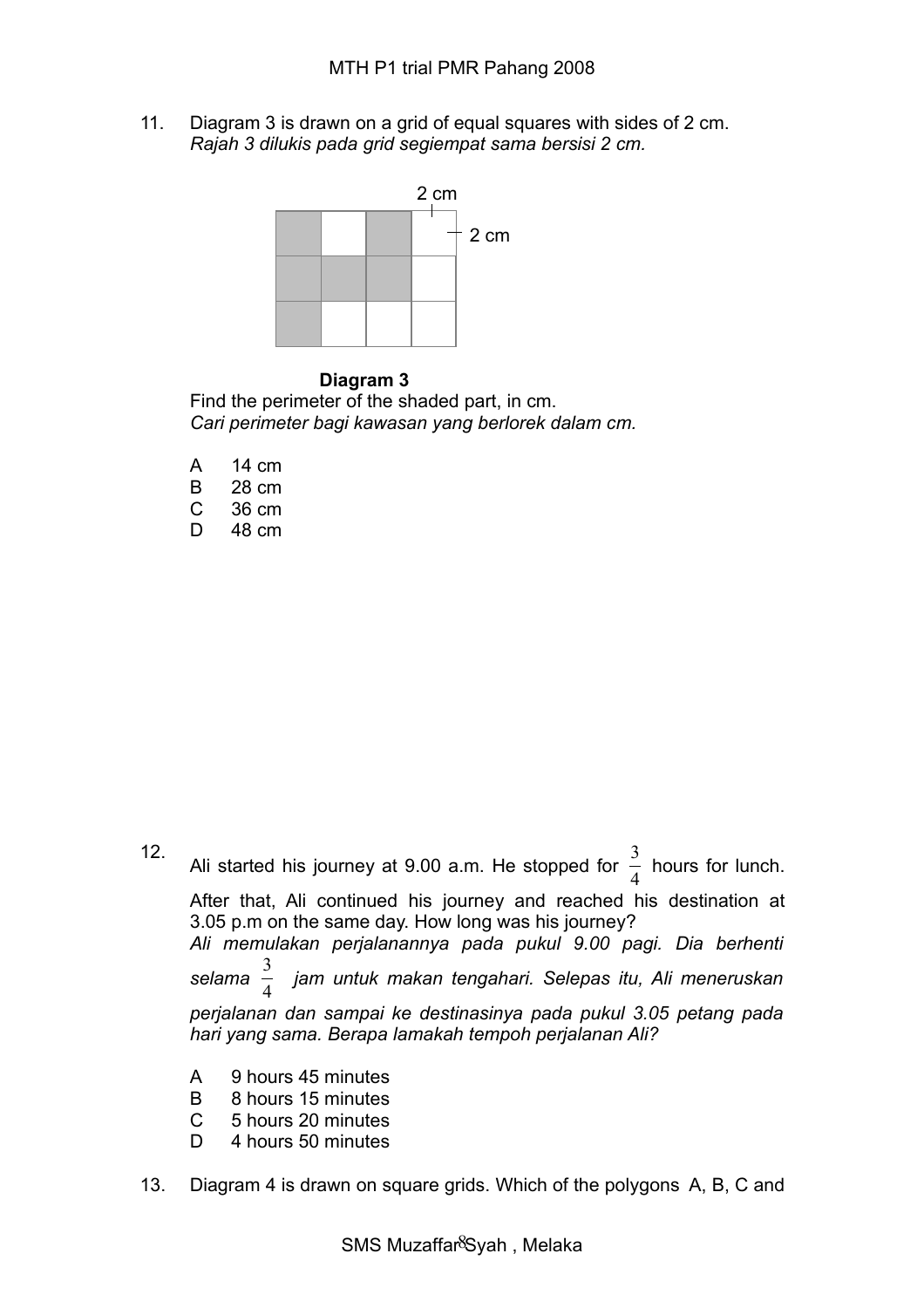# D is the scale drawing of P?

*Rajah 4 dilukis pada graf segiempat sama. Antara poligon A, B, C dan D, yang manakah lukisan berkala bagi P?*

|  |  |  |  | -- |  |  |  |  |  |  |  |
|--|--|--|--|----|--|--|--|--|--|--|--|

 **Diagram 4**  $A \times$  B N V  $\circ$ 口  $\overline{\mathsf{D}}$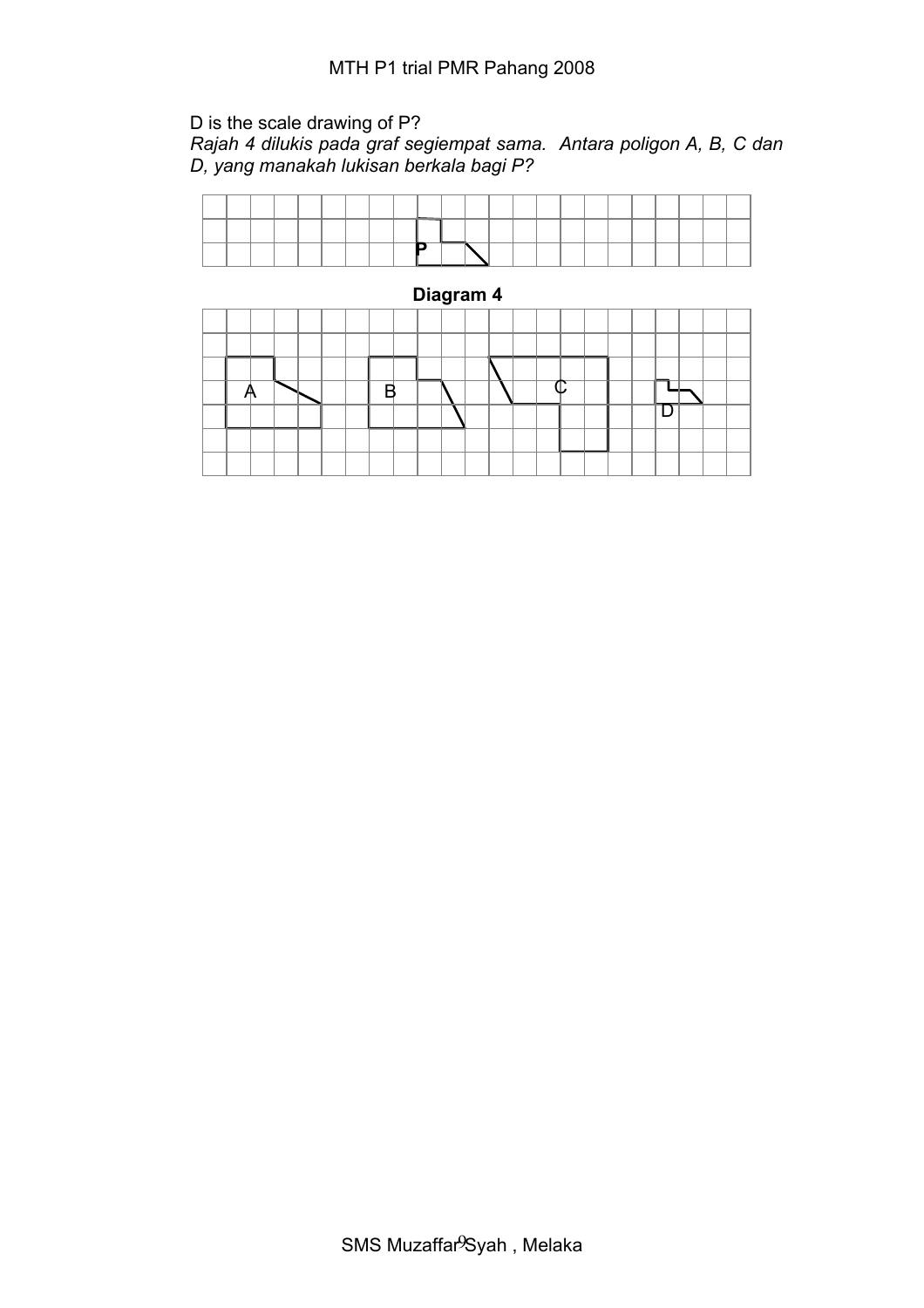14. In the Diagram 5 ABC is a straight line and AB=CD. *Dalam Rajah 5 ABC ialah garis lurus dan AB=CD*



Calculate the area , in cm², of triangle BDE*. Hitung luas , dalam cm², segitiga BDE.*

- A 78
- B 92
- C 122
- D 140
- 15. Aunty May bought *5p* slices of chocolate cake at RM *3q* per slice and *6p* slices of pineapple cake at RM *2q* per slice. How much did Aunty May need to pay?

*Aunty May membeli 5p potong kek cokelat yang berharga RM 3q sepotong dan 6p potong kek nenas yang berharga RM 2q sepotong. Berapakah yang perlu dibayar oleh Aunty May ?*

- A RM 15*pq*
- B RM 16*pq*
- C RM 27*pq*
- D RM 27*p²q²*
- 16. The most efficient way to calculate  $(76 \times 8) (8 \times 45)$  is *Kaedah yang paling cekap untuk mengira (76 x 8 ) - ( 8 x 45 ) ialah*

A 76 x 8 - 45 B 76 x 45 - 8 C  $(76 - 45) - (8 \times 8)$  $D \quad 8 \quad (76 - 45)$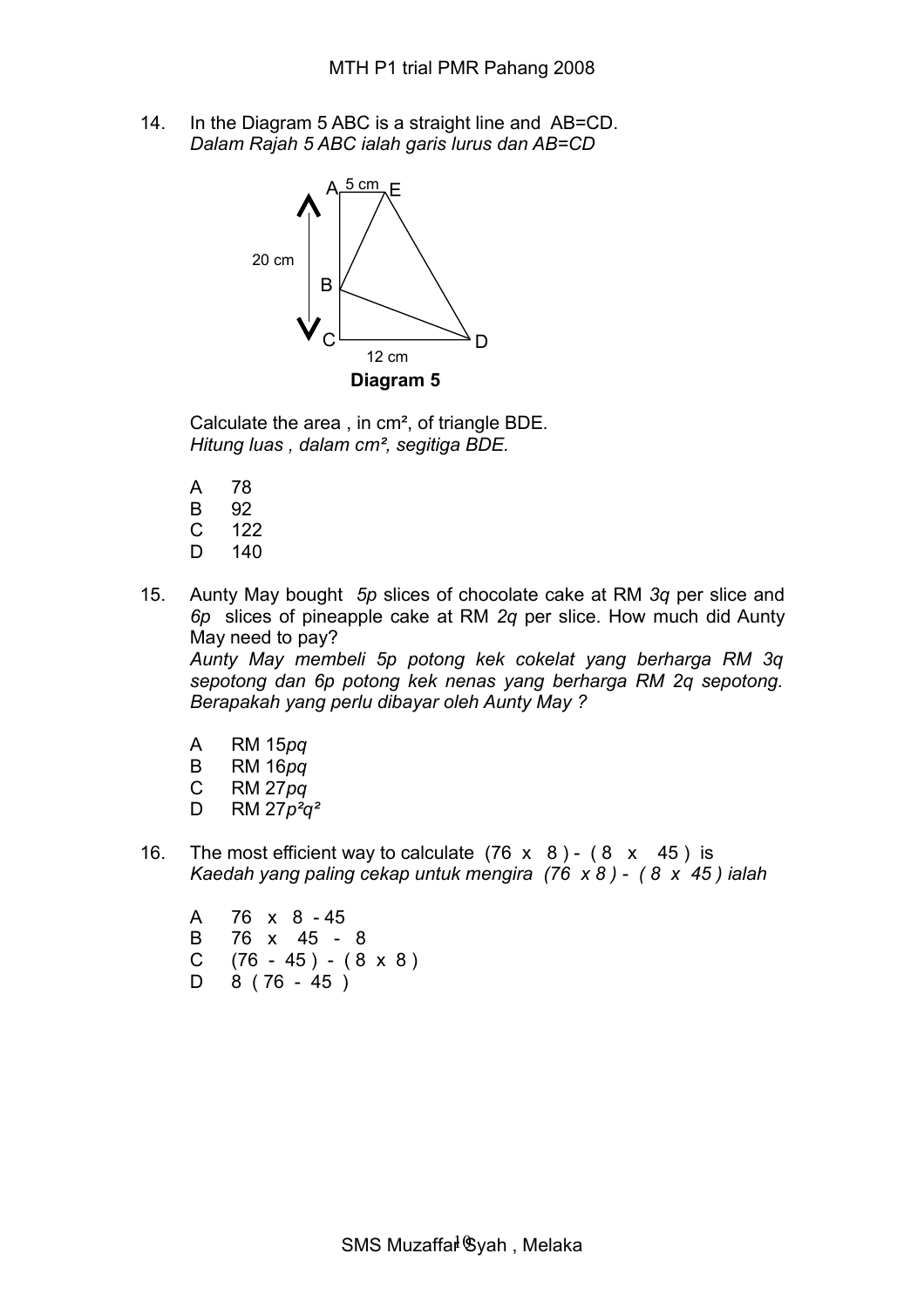17. The area of a semicircle, in cm², with diameter 14 cm is

Use л= 7 22 *Luas separuh bulatan , dalam cm², yang mempunyai diameter 14 cm ialah* ( Ambil л= 7  $\frac{22}{7}$ A 14 B 35<br>C 75 C 75 D 77

18. Diagram 6 shows the number of lower secondary pupils in a certain school who failed in the Final Year Examination , Mathematics paper. *Rajah 6 menunjukkan bilangan pelajar menengah rendah di sebuah sekolah yang gagal dalam Kertas Matematik Peperiksaan Akhir Tahun*

| Form 1   | <b>Kunile</b><br><b>Anraconte</b><br><del>orcocnio</del> |
|----------|----------------------------------------------------------|
| Form $2$ |                                                          |
| Form 3   |                                                          |

#### **Diagram 6**

The total number of pupils who failed the Mathematics paper is *Jumlah pelajar yang gagal dalam Kertas Matematik ialah* 

| А | 14  |
|---|-----|
| R | 70  |
| C | 140 |
| D | 210 |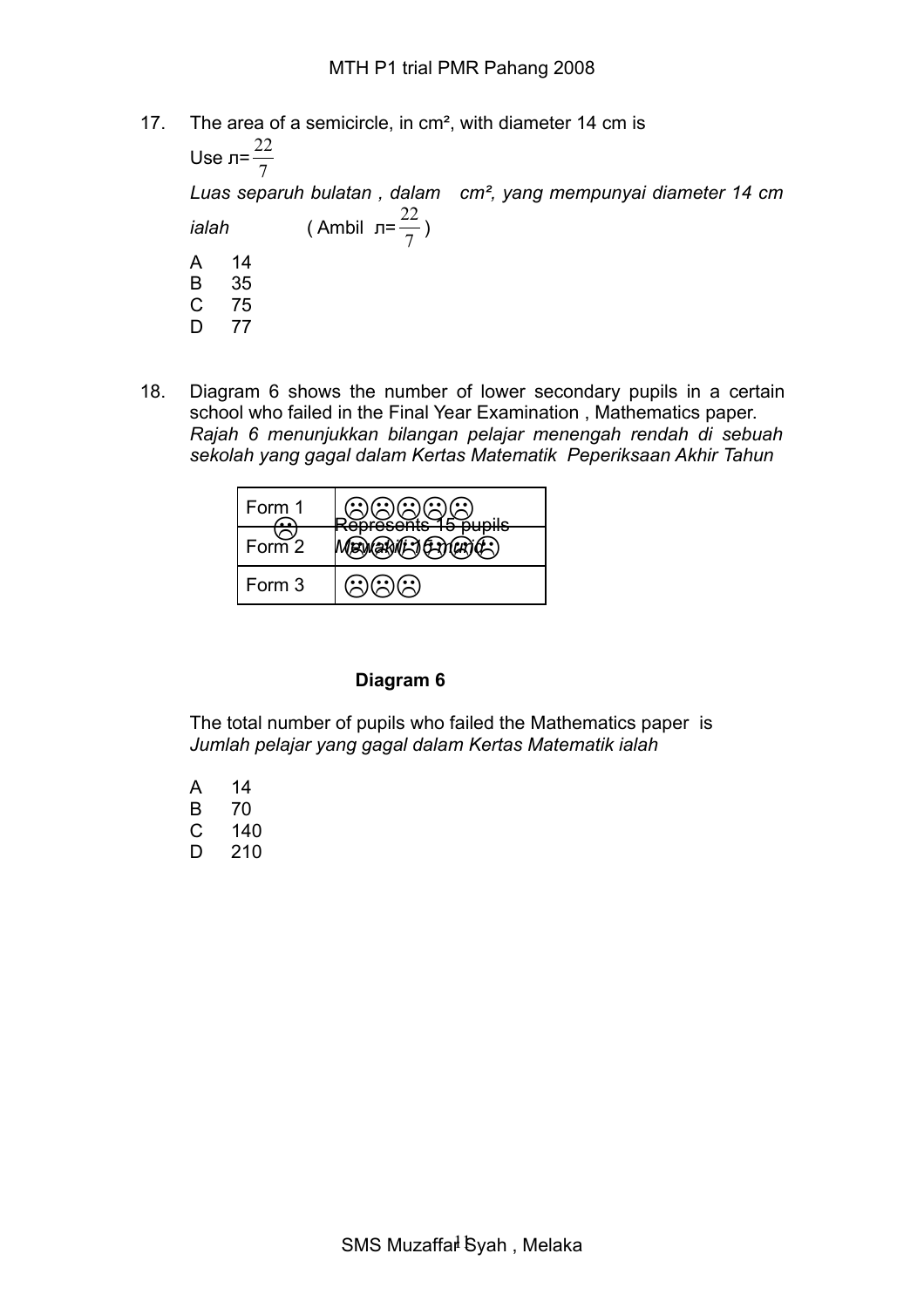19. In Diagram 7, O is the centre of circle. *Dalam Rajah 7, O ialah pusat bulatan*.





The value of *x* is *Nilai x ialah*

- *.* A 32º
- B 58º
- C 64º
- D 122º
- 20. Diagram 8 shows the expenditure of Mr . Zainal in April. *Rajah 8 menunjukkan perbelanjaan Encik Zainal untuk bulan April.*

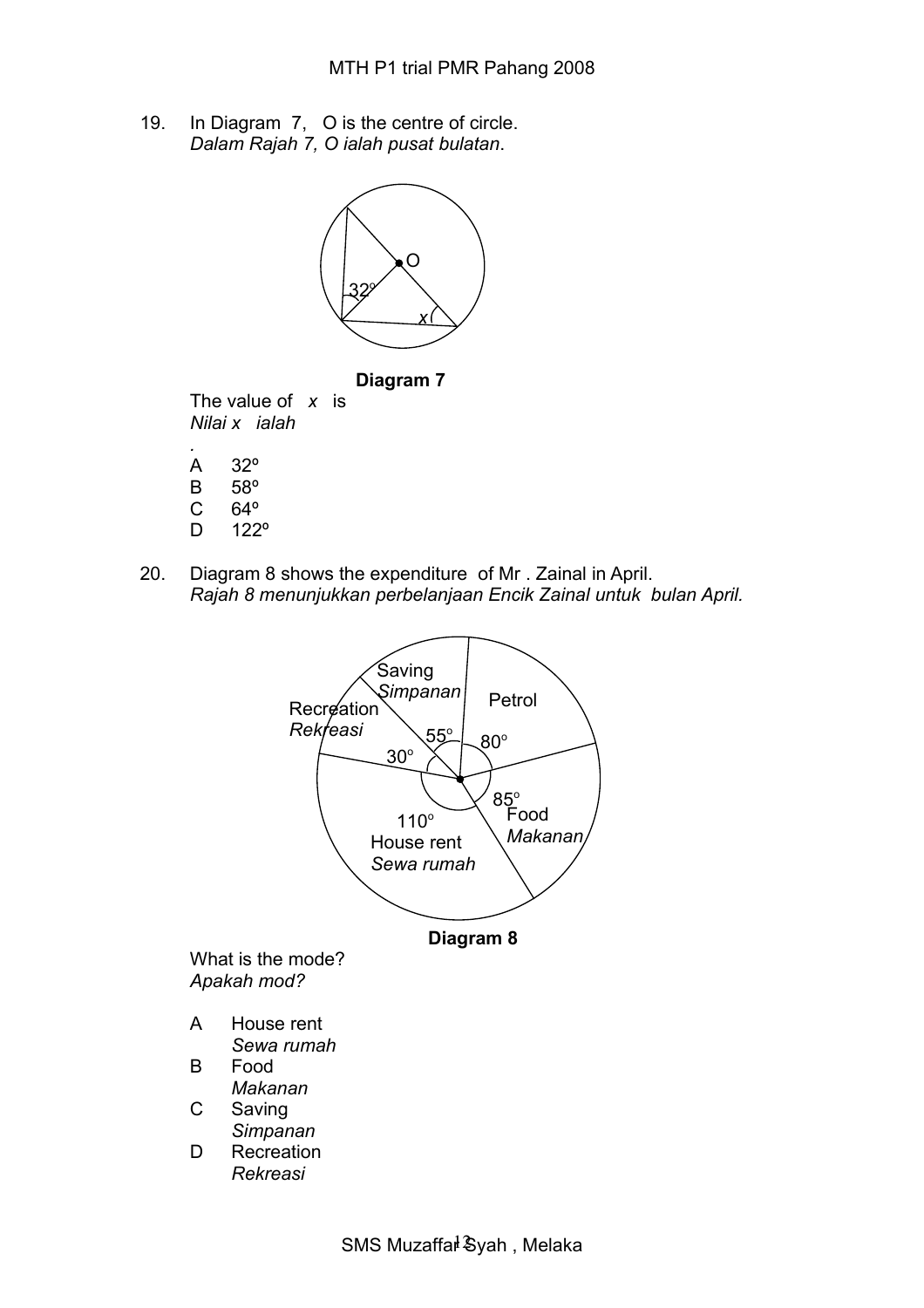21. Diagram shows a semicircle EFGH with centre O. Given that FG = GH. *Rajah menunjukkan separuh bulatan EFGH dengan pusat O. Diberi*  $FG = GH$ 



22. In Diagram 10, JKM is an equilateral triangle. NPQ is a circular arc with centre J and a radius of 4 cm. Locus X moves such that its distance from J is more than 4 cm. Locus Y moves such that it is equidistant from the lines JK and JM.

*Dalam Rajah 10 JKM ialah segitiga samasisi. NPQ ialah satu lengkuk berpusat J berjejari 4 cm. Lokus X ialah satu titik yang bergerak dan berjarak lebih 4 cm dari J. Lokus Y ialah titik bergerak yang sentiasa berjarak sama dari garis JK dan JM.*



 **Diagram 10**

Which of the points labeled A, B, C and D represents the intersection of the two loci ? *Manakah titi-titik yang ditandakan A, B, C dan D mewakili*

*persilangan 2 lokus itu ?*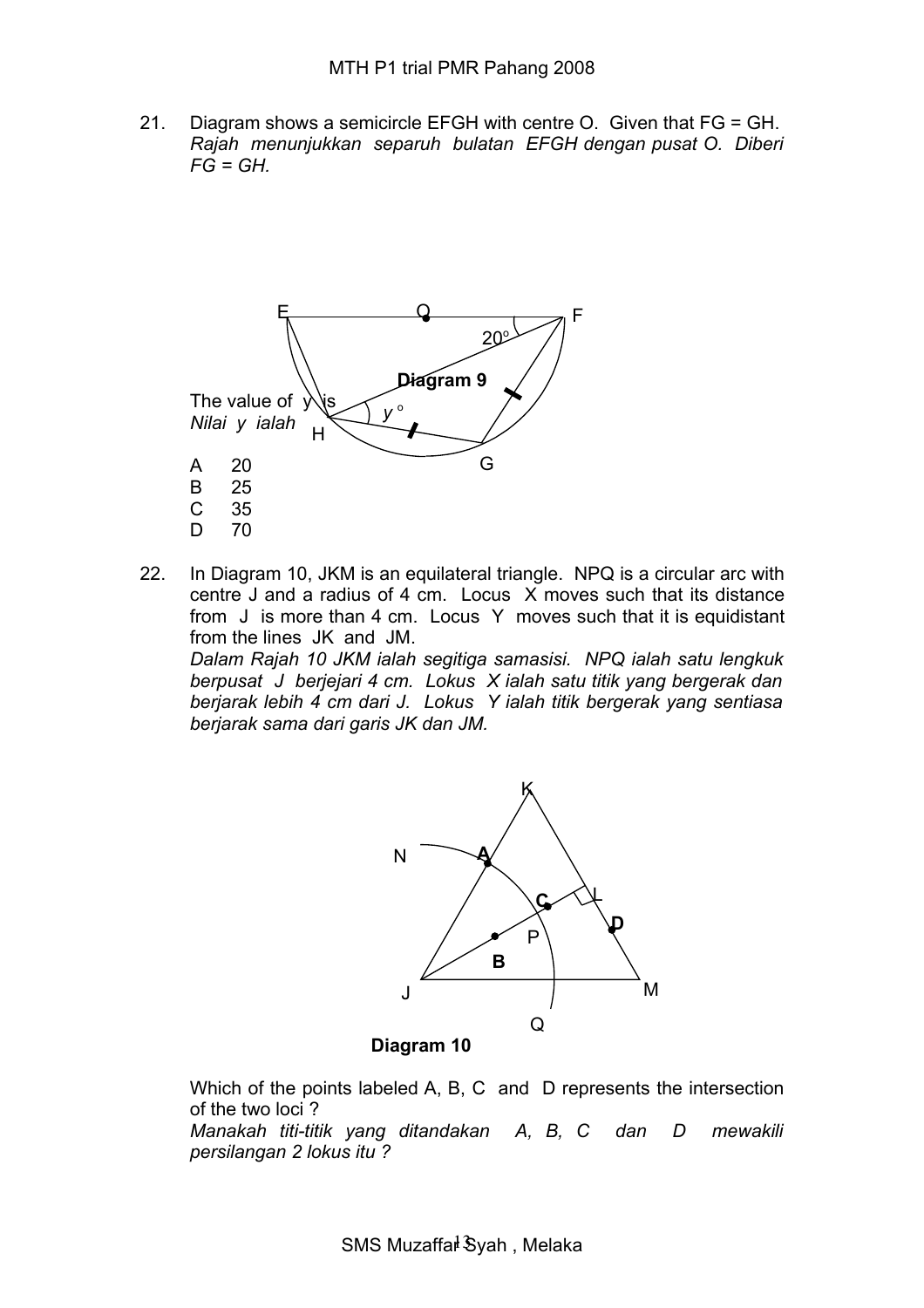23. Diagram 11 is a bar chart which shows the number of eggs sold by Pak Hamdan. The difference between the highest and the lowest sales is 400 eggs.

*Rajah 11 ialah carta bar yang menunjukkan bilangan telur yang dijual oleh Pak Hamdan. Perbezaan antara jualan tertinggi dan jualan terendah ialah sebanyak 400 biji telur.* 



If the profit from each egg sold is 3 sen, calculate his profit on Saturday. *Jika keuntungan daripada setiap biji telur ialah 3 sen, kira keuntungan pada hari Sabtu.*

- A RM 18 B RM 21 C RM 35
- D RM 210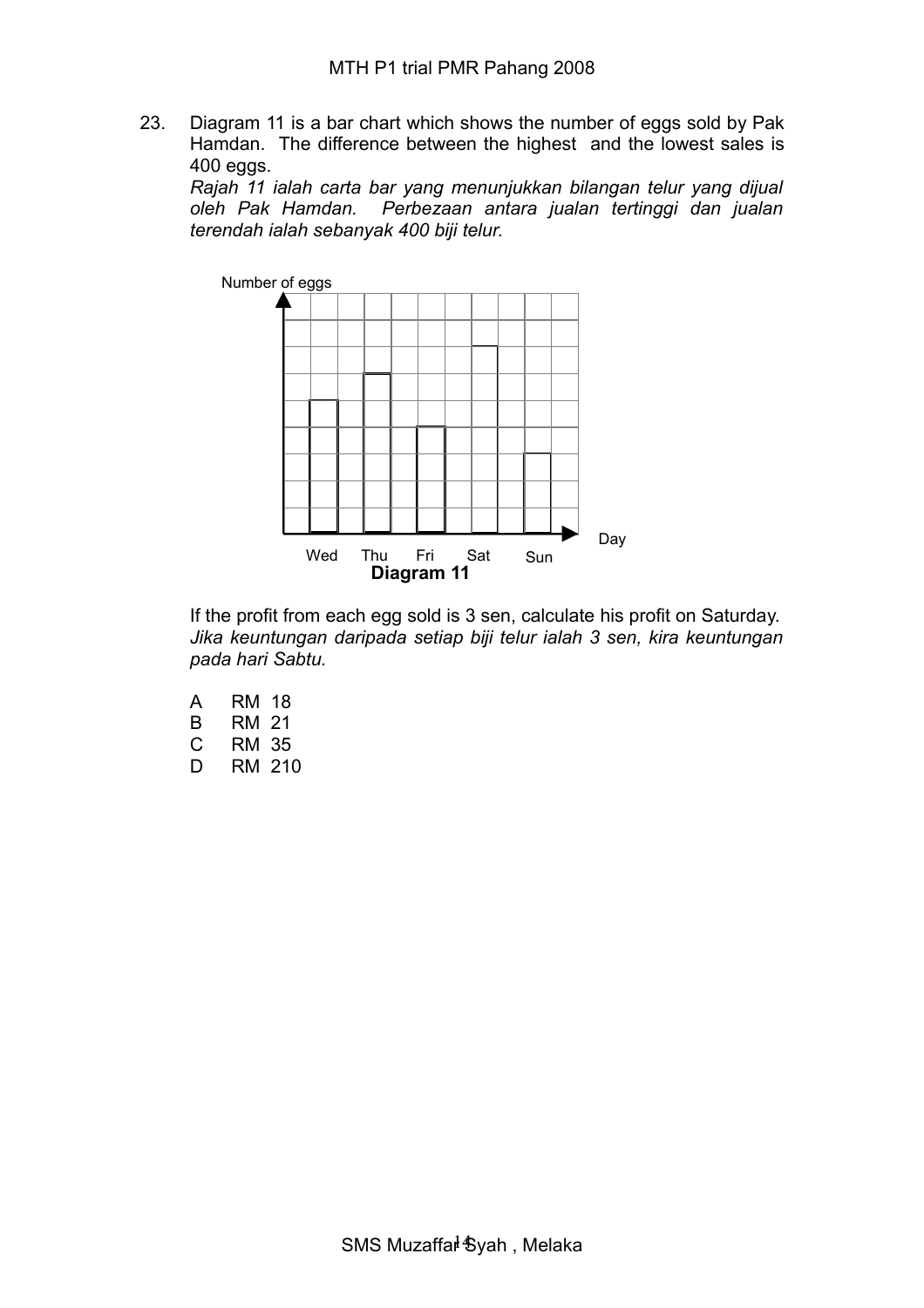24. In Diagram 12, PQRS is a rectangle. Given that UR = 17 cm. *Dalam Rajah 12, PQRS ialah sebuah segiempat tepat. Diberi UR = 17 cm.*



Calculate the area, in  $cm<sup>2</sup>$ , of the shaded region. *Kirakan luas, dalam cm<sup>2</sup> , kawasan yang berlorek.*

- A 30 B 40 C 45 D 60
- 25. Given that  $x : y = 7 : 3$  and  $y : z = 4 : 9$ , then  $x : y : z = 25$ *Diberi x : y = 7 : 3 dan y : z = 4 : 9, maka x : y : z =*
	- A 28 : 12 : 9
	- B 7 : 12 : 27
	- $C = 28 : 12 : 9$
	- D 28 : 12 : 27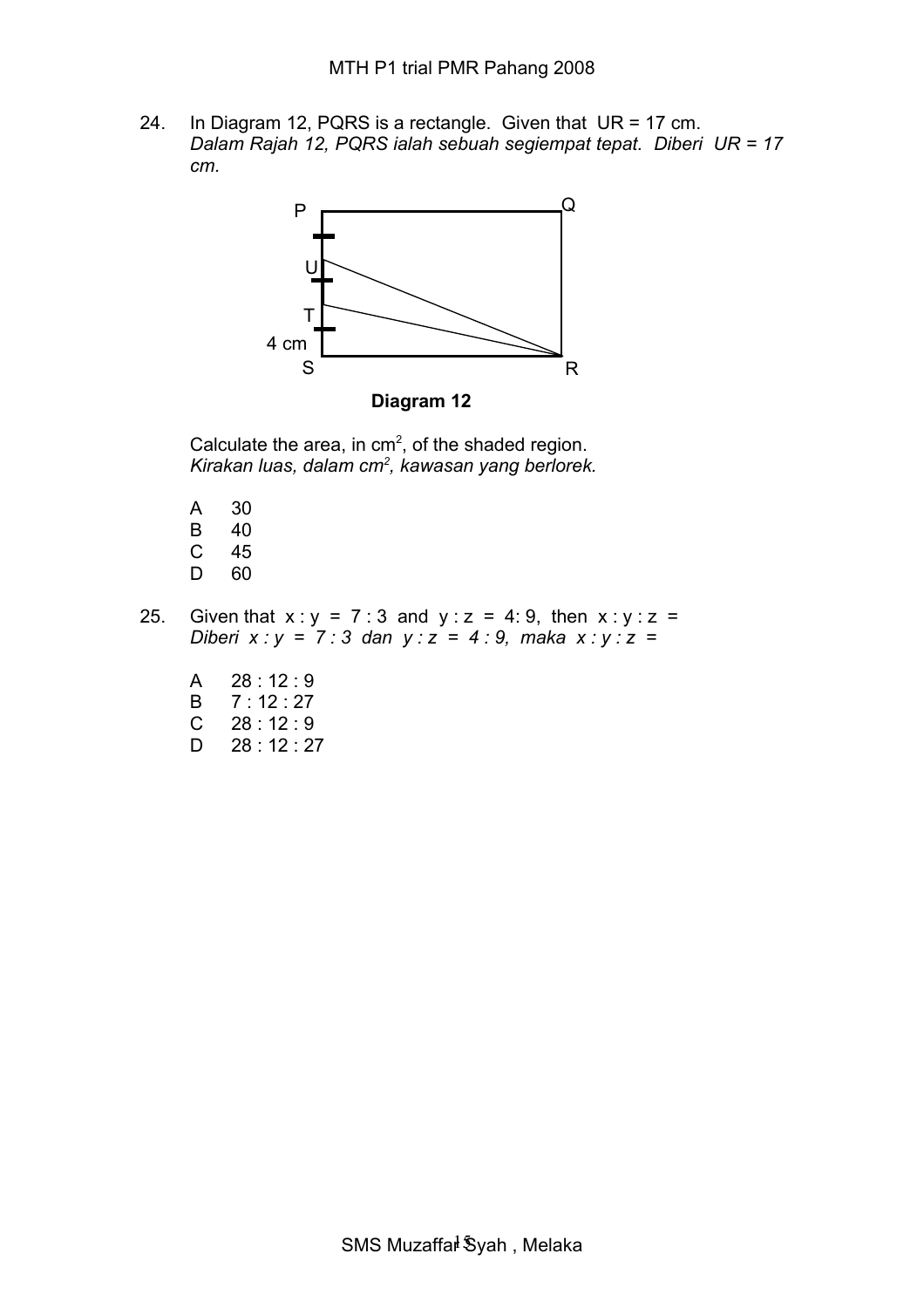26. Diagram 13 shows a right prism. *Rajah 13 menunjukkan sebuah prisma tegak.*



Calculate the volume, in  $cm<sup>3</sup>$ , of the prism. *Hitung isipadu, dalam cm<sup>3</sup> , prisma tersebut.*

| A | 48 |
|---|----|
| B | 52 |
| С | 60 |
| D | 80 |

**Simplify** 

27.

$$
\frac{(2r)^2+4r}{r^2-1}
$$

*Permudahkan*

A 
$$
\frac{4}{r-1}
$$
  
B  $\frac{4r}{r-1}$   
C  $\frac{4r+1}{r-1}$   
D  $\frac{4r+1}{r+1}$ 

28. Solve the inequality  $x - 5 \le 7 - 5x$ *Selesaikan ketaksamaan x* − 5 ≤ 7 − 5*x*

> A  $x < 2$ B  $x \ge 2$ C  $x \leq 3$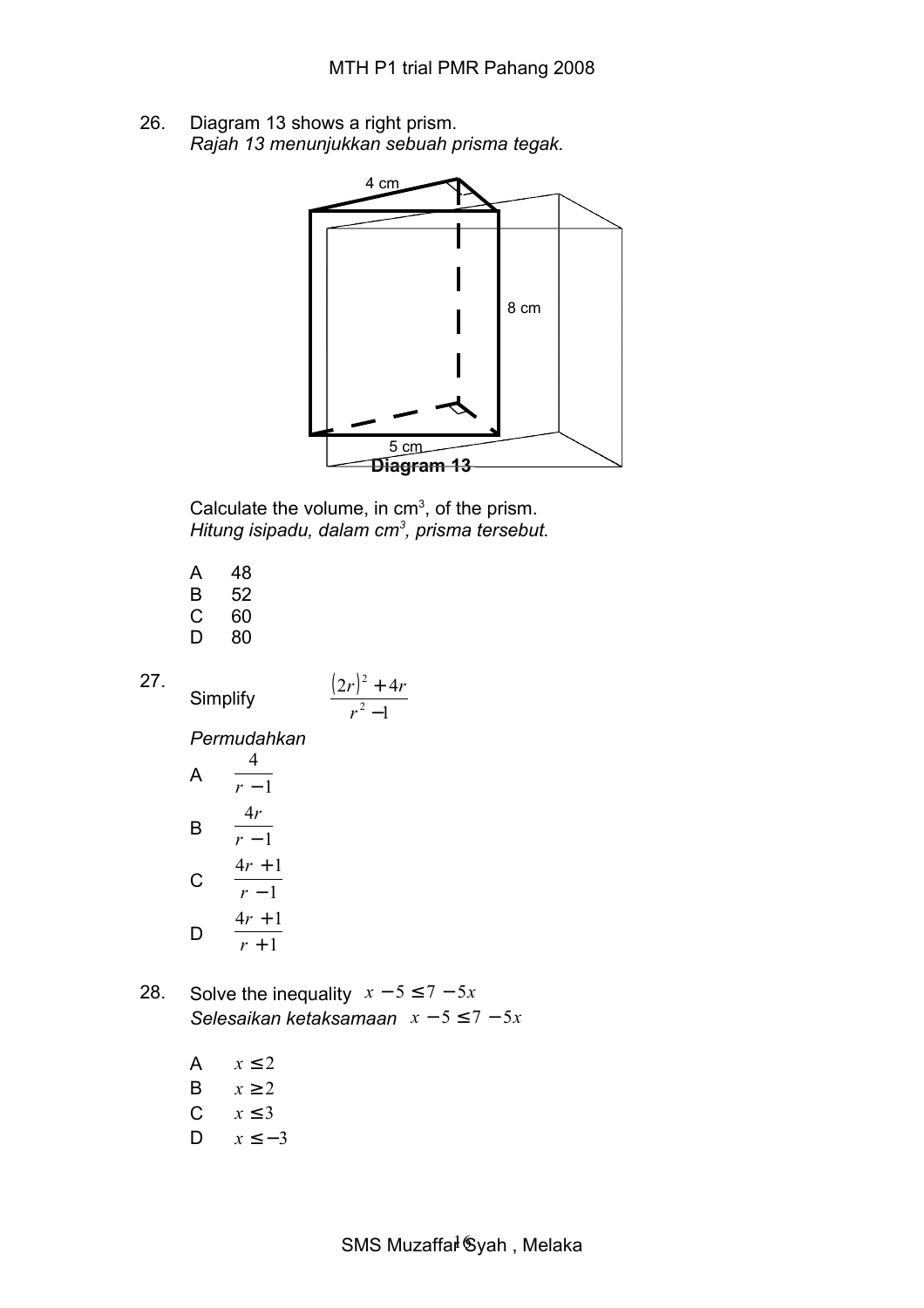29. In Diagram 14, OP'Q'R'S'T' is the image of OPQRST under a certain enlargement. Given that the area of the object is 12 cm<sup>2</sup>. *Dalam Rajah 14, OP'Q'R'S'T' ialah imej OPQRST dibawah satu pembesaran. Diberi, luas objek ialah 12 cm<sup>2</sup> .* 



Find the area of the shaded region. *Cari luas kawasan berlorek.*

- A 24
- B 36<br>C 96
- C 96
- D 108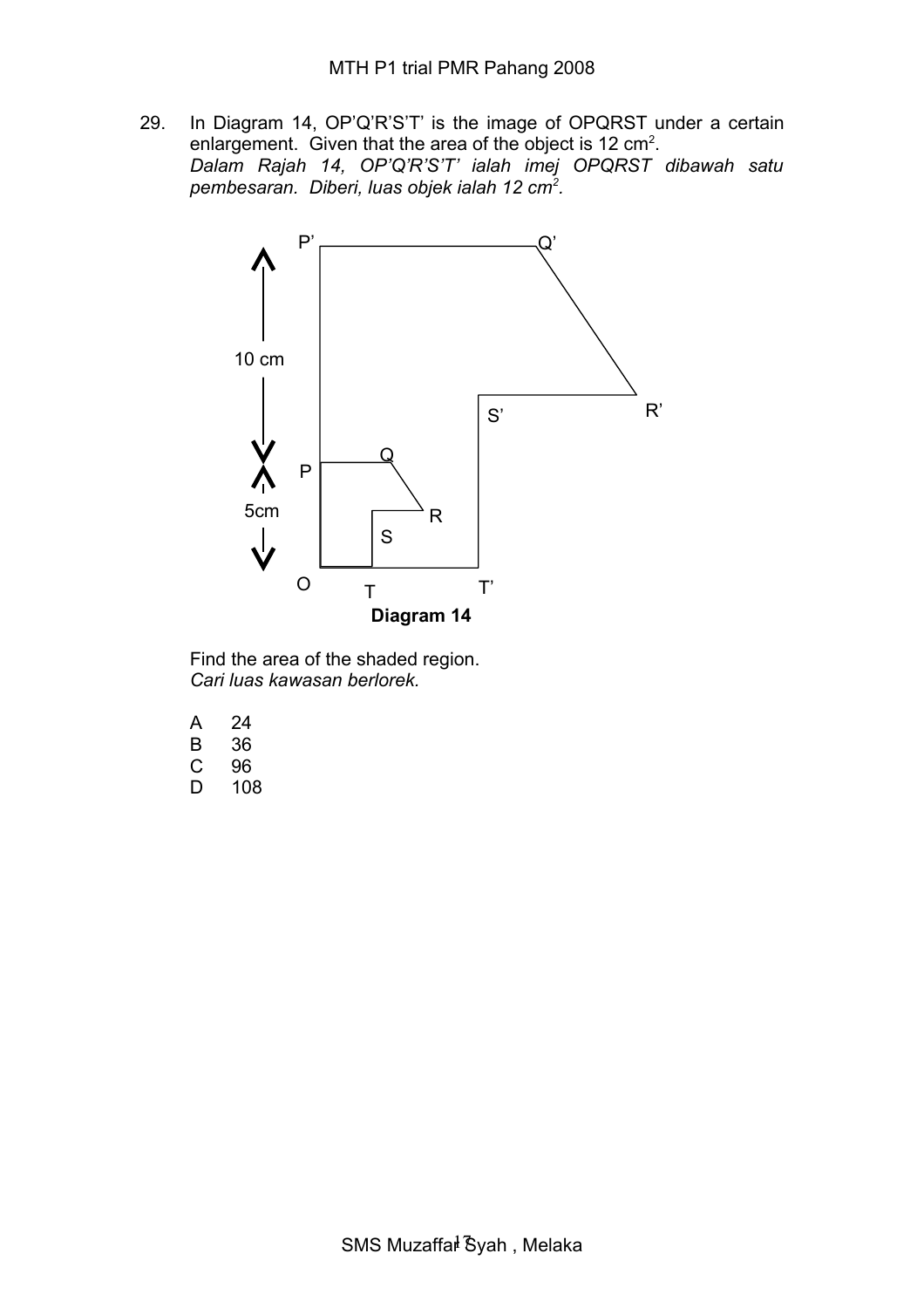30. In Diagram 15, PQRST is a regular pentagon and RUV is a straight line. *Dalam Rajah 15, PQRST ialah sebuah pentagon sekata dan RUV ialah satu garis lurus.*



Find the value of  $x + y$ *Cari nilai x* + *y .* 

- A 64 B 80<br>C 82 C 82
- D 98

31. Given that  $\frac{2(4p-r)}{2} = 5$ *r p r* , thus  $r =$ *Diberi*  $\frac{2(4p-r)}{2} = 5$ *r p r* , *maka r* =

A 
$$
\begin{array}{r}\n \stackrel{8p}{7} \\
\stackrel{8p}{3} \\
\stackrel{4p}{3} \\
\stackrel{3p}{9}\n \end{array}
$$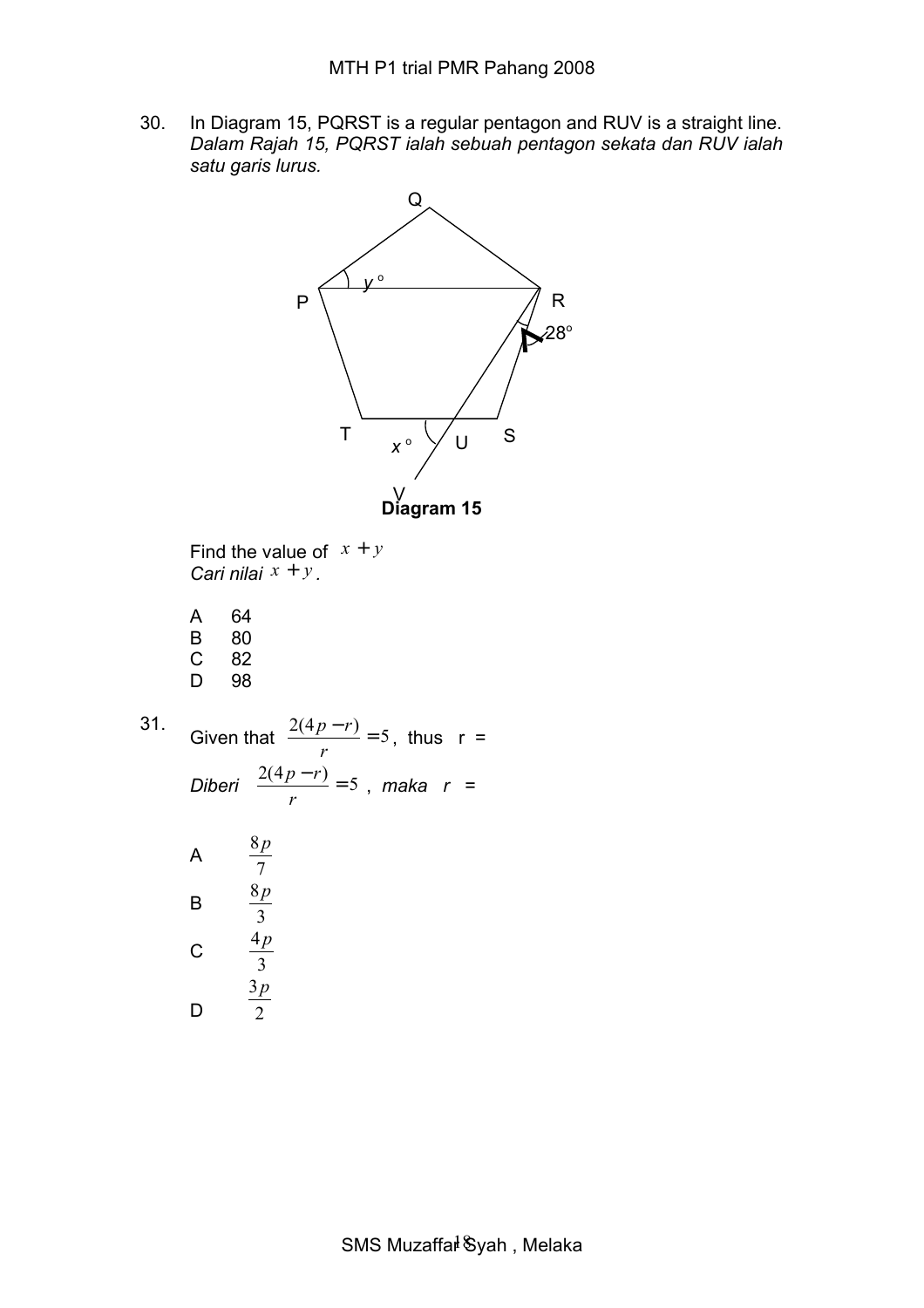32. In Diagram 16, PRS is a straight line. *Dalam Rajah 16, PRS ialah garis lurus.*

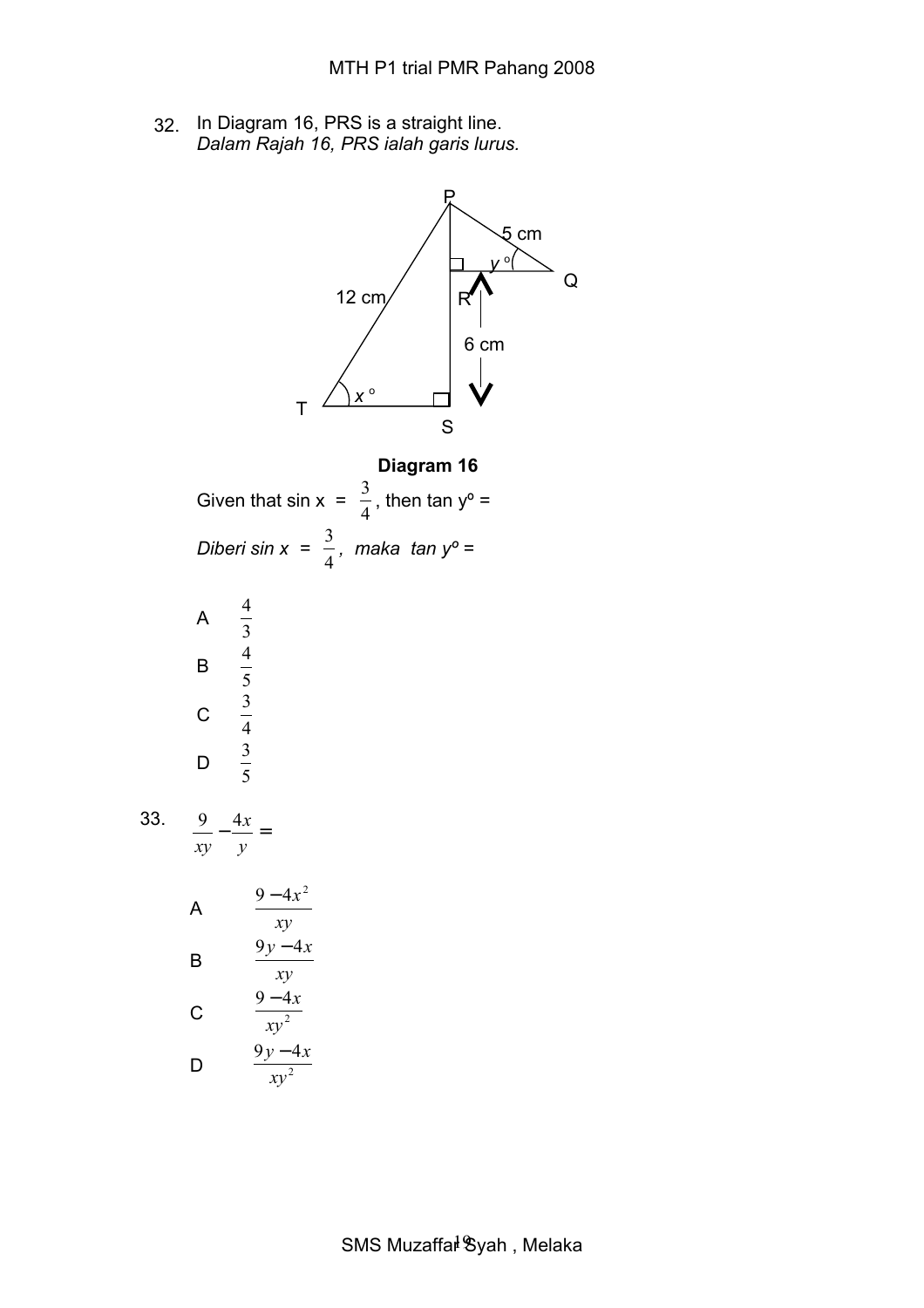34. Diagram 17 shows a solid which is a part of a cone. *Rajah 17 menunjukkan bongkah sebahagian daripada kon.* 



Calculate the volume of the solid in cm<sup>3</sup>.

*Kirakan isipadu bongkah tersebut dalam cm³.*

| А  | 45л                      |
|----|--------------------------|
| B  | 55л                      |
| C. | I<br>102 $\frac{1}{2}$ л |
| D) | 165л                     |

35. Diagram 18 shows a solid made up of a prism and a cuboid. *Rajah 18 menunjukkan bongkah dari gabungan prisma dan kuboid.* 



The volume of the solid in  $cm<sup>3</sup>$  is *Isipadu bongkah tersebut dalam cm³ ialah*

- A 144
- B 140
- C 108
- D 96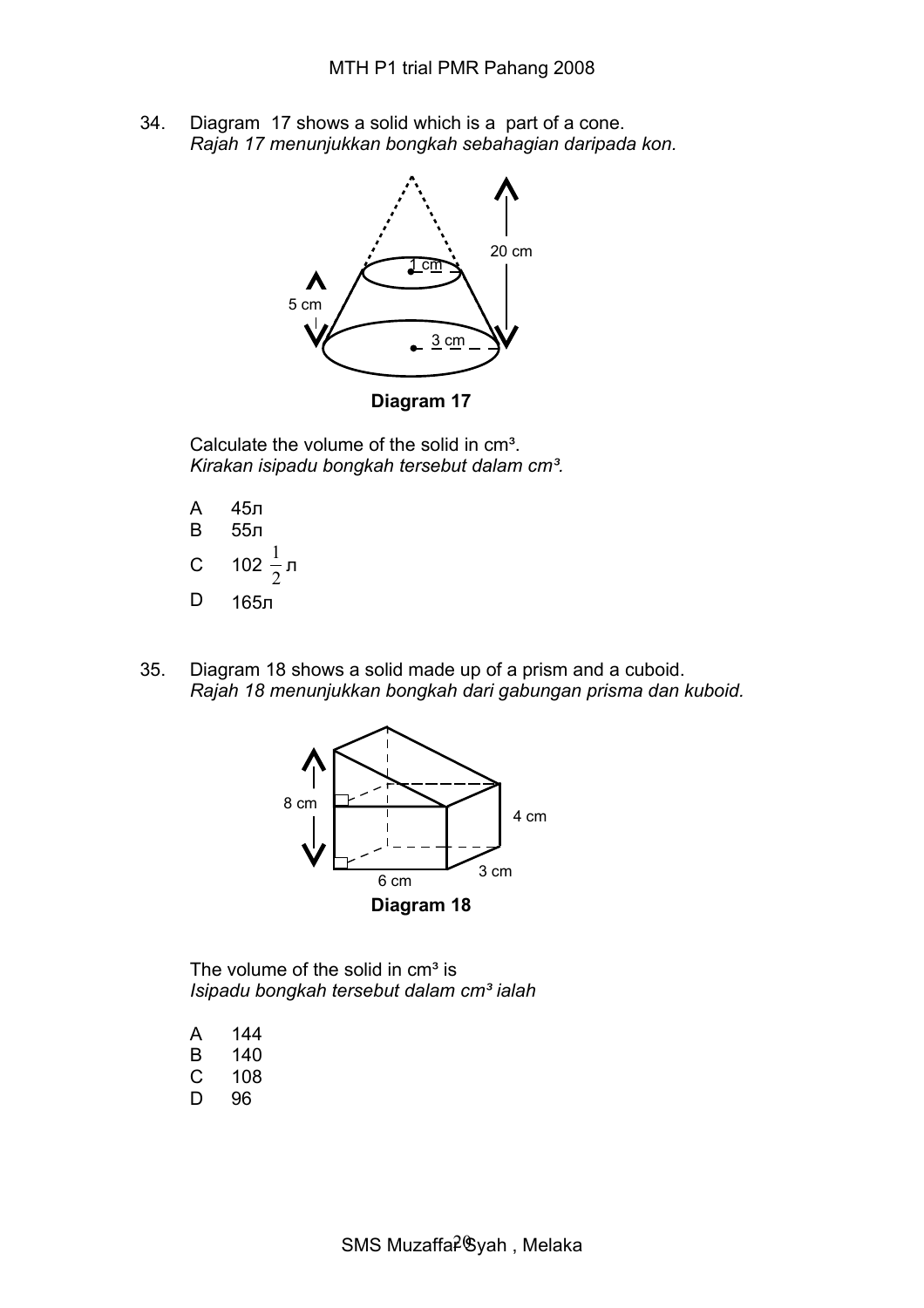- 36.  $(2p+3r)(p-6r) =$ 
	- A  $2p^2-9pr-18r^2$
	- **B**  $2p^2 + 3pr 18r^2$
	- C  $2p^2-9r^2$
	- D  $2p^2-18r^2$
- 37. Table 1 shows the price of pineapples and mangoes. *Jadual 1 menunjukkan harga nenas dan mangga.*

|         | Fruit (Buah)      | Price (Harga)                  |  |  |  |
|---------|-------------------|--------------------------------|--|--|--|
|         | Pineapple (Nenas) | RM10 for 5 (RM10 untuk 5 biji) |  |  |  |
|         | Mango (Mangga)    | RM1.80 each (RM1.80 sebiji)    |  |  |  |
| Table 1 |                   |                                |  |  |  |

Puan Aminah buys 3 pineapples and 5 mangoes. How much should she pay?

*Puan Aminah membeli 3 biji nenas dan 5 biji mangga. Berapakah jumlah harga yang perlu dibayar*

- A RM 24.00
- B RM 16.00
- C RM 15.40
- D RM 15.00
- 38. The solution for simultaneous linear equations  $x + 4y = 7$  and  $4x + 3y = -11$  are

*Penyelesaian bagi persamaan linear serentak x* + 4*y* = 7 *dan* 4*x* + 3*y* = −11 *adalah*

A *x = -9 , y = 4*  B *x = -9 , y = -2*  C *x = 19 , y = 3*  D *x = -5 , y = 3*